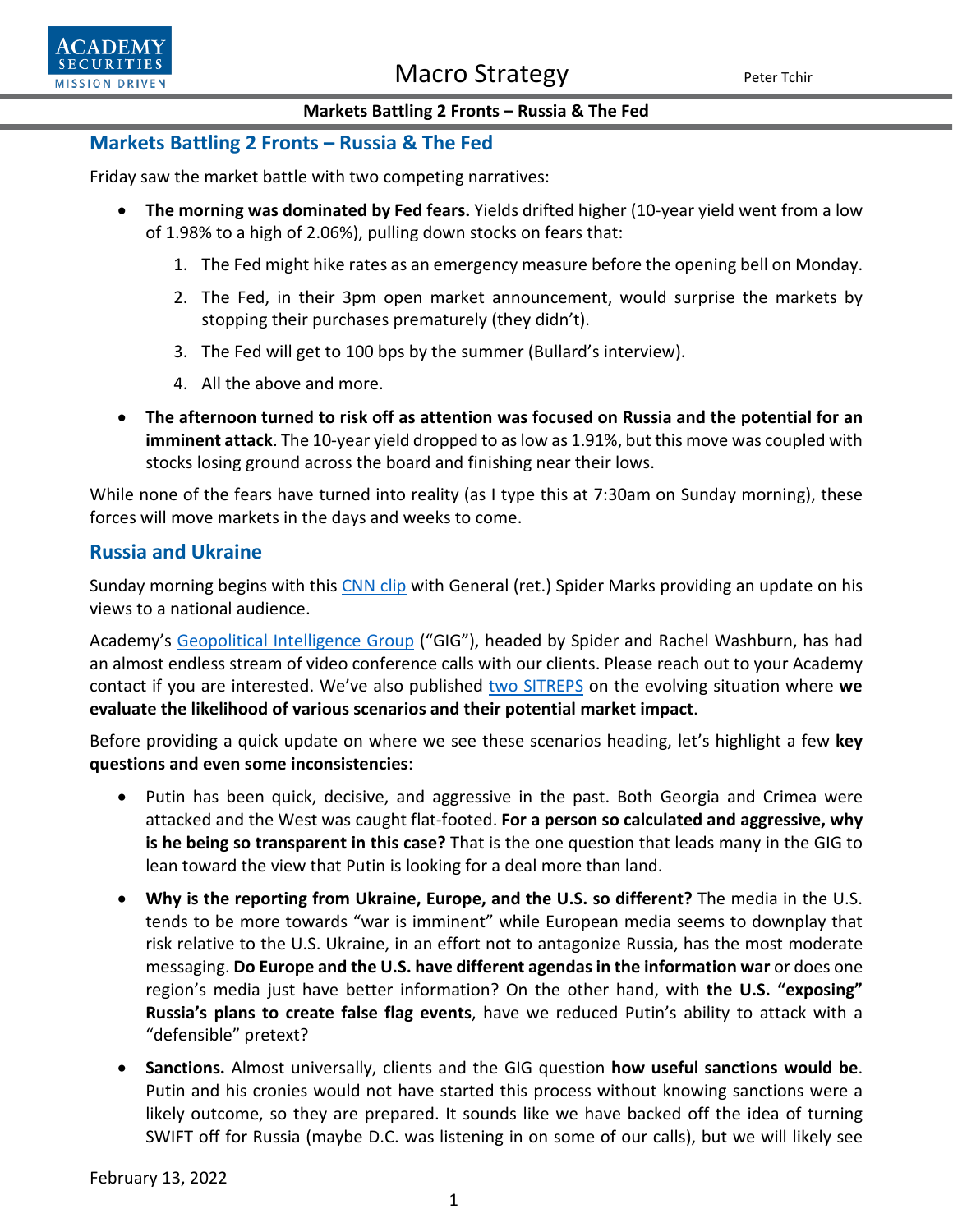## Macro Strategy Peter Tchir



### **Markets Battling 2 Fronts – Russia & The Fed**

some form of sanctions, which will be disruptive to the global economy and markets.

Those questions need to be answered as they influence not only the likelihood of various scenarios but also what they will mean for various markets. While some of those questions have become more difficult to answer over time, two things seem to be clearer now compared to when we started our first scenario analysis SITREP:

- **Europe and the U.S. are not 100% on the same page**. Aside from the media coverage, we see differences in what sanctions are wanted and even how meetings and calls with Putin are portrayed. There are clear fault lines being exposed within NATO, though hopefully, the "what doesn't break us, makes us stronger" theory will prevail. So far, it seems like the EU is behaving more or less as one, which is encouraging.
- **China, for expediency to serve current needs (or some other reason) seems to more or less back Russia**. With a 5,000-word joint document released by the two countries, the 30-year energy deal (priced in euros), and other snippets of information, it seems like China has decided, at least for now, to create some closer ties with Russia. **The energy deal makes logical sense** as China is desperate for energy (and will be for decades to come) and Russia is well aware that Europe is trying to eliminate their dependence on fossil fuels. As at least one member of the GIG stated, "**China is Russia's bank**" and that will further reduce the effectiveness of sanctions.
- **COP26 and Climate Change**. I wanted to highlight this for two reasons. First, this winter seems to reinforce the fact that the EU needs a better path to renewable energy independence (hopefully the U.S. learns some lessons as we press for those same goals). That is relatively minor in the grand scheme of things. What I think is more important, and far more discouraging, is that the Russia/China energy deal may well signal far less interest in pursuing climate change goals there. This isn't a "today" issue, but something we probably all need to reassess over time.

## **Russia and Ukraine – Scenario Update**

As new information comes in, here is how we view the range of possible outcomes (it represents, to the best of our ability, the range expressed by our GIG):

- **Limited Incursion**. This has gone back to being the front-runner, though the margin might not be as high as it seems based on media headlines. **Putin would love to add back land to Russia.** Some on the GIG see that as more important to Putin than any sort of win that a negotiated deal can get him. That pushes this into the lead. On the other hand, his transparency and slowness to act gives others pause that a negotiated settlement is his goal (along with exposing the fault lines within NATO and Europe – which he has been reasonably successful at doing).
	- o **The "fig leaf" outcome is far less likely now**. In our original analysis, the most likely outcome in the event of an incursion was that Putin would have a convincing enough pretext and that he would so quickly offer some sort of deal to make Europe feel comfortable that he has no further ambitions (along with a promise of free-flowing natural gas) that things calm down dramatically in a matter of days. As the U.S. has discredited his false flag narratives, it is more difficult to believe that the West can easily accept any pretext. Also, we seem to have dug in our heels on sanctions and even a limited incursion is now likely to take longer to resolve and will be more disruptive to the economy. **There was reason to believe that this was Putin's preferred outcome**.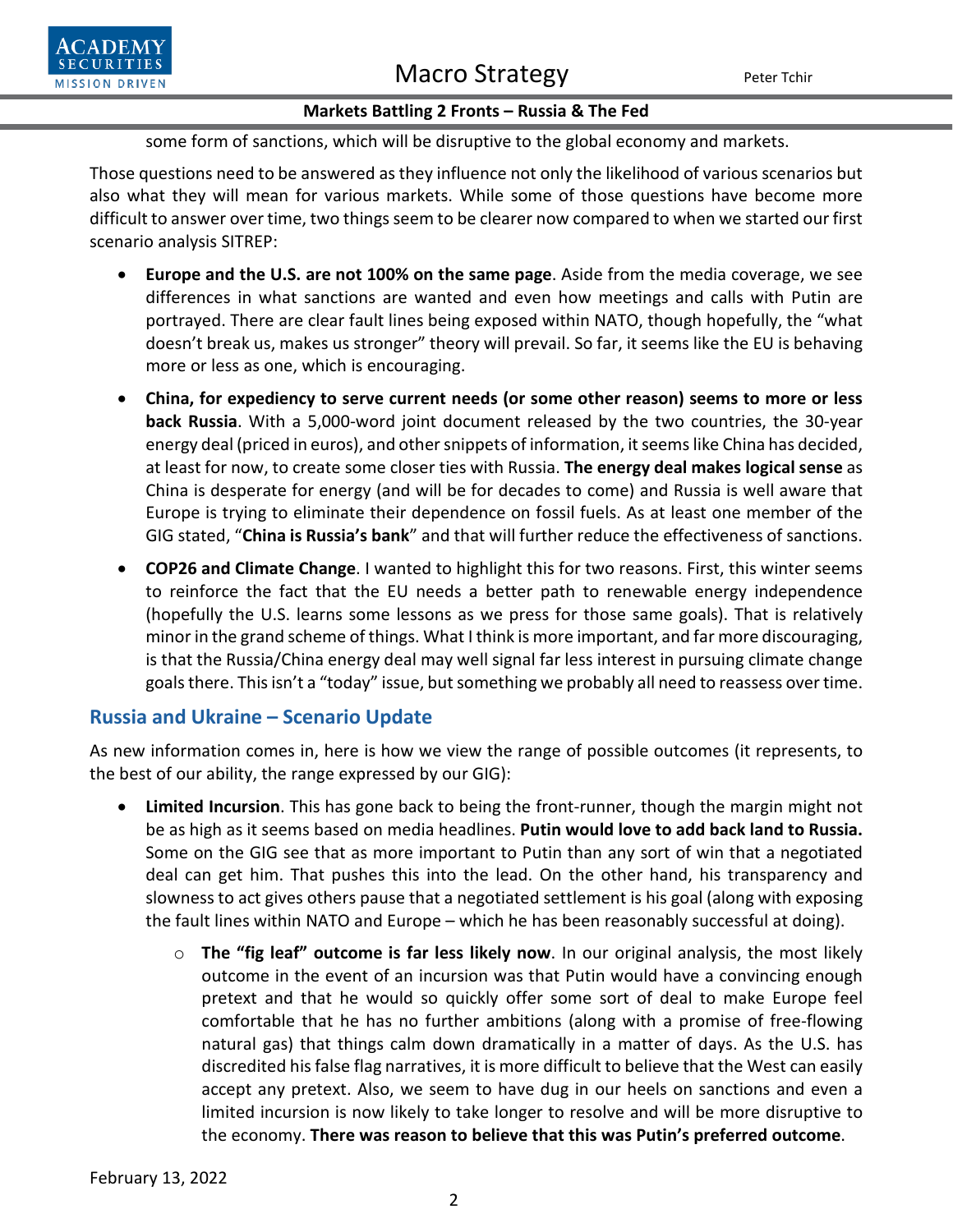

### **Markets Battling 2 Fronts – Russia & The Fed**

- o **War posturing, messy negotiations, tough sanctions, and a lack of cohesion between Europe and the U.S. now seem to be the more likely outcome of a limited incursion.** If we get this, markets and the global economy will suffer, though Europe will be hit hardest. This could lead to China acting as a "bank" for Russia which would be very bad for the global economic outlook as th[e Recentralization and Delinking of China](https://www.academysecurities.com/wordpress/wp-content/uploads/2021/08/The-Recentralization-of-China.pdf) would be more accelerated than even Academy has discussed. **Expect more risk-off days like Friday as we must question the health of the global economy if this occurs, especially if China makes it clear that they will support Russia economically.**
- **Negotiated Settlement Still Likely**. While an incursion has taken the lead, a negotiated settlement is still quite possible, due to many of the points already made. Almost any negotiated settlement is likely to highlight the NATO and/or the EU fault lines. That won't have immediate market implications **as any stand down would be a great relief for markets!**
- **Total invasion still only a remote possibility**. Virtually no one on the GIG sees a full-scale invasion as Putin's primary strategy. On top of everything else, the weather in Ukraine has been very wet, creating muddy conditions that are far from ideal even for modern mechanized weapons. Hopefully, we haven't nudged Putin in this direction by trying to take a limited incursion off the table. **Any sort of war here will have a significant impact on markets, but like every other scenario, China's reaction will be a key driver**. Again, at the moment, this is viewed as a very low probability scenario.

Please see below for a few thoughts from GIG members **General Mastin Robeson** and **General Frank Kearney**:

*"It is certainly plausible that Putin does a limited incursion into East Ukraine. I still believe that he is less prone to attack Kyiv and that he prefers to avoid war with NATO or the U.S. I also believe that he is looking for increased leverage and will continue to increase the threat of incursion in order to stimulate more favorable conditions in the negotiation. I could well be wrong, but I believe that he is less motivated to take Ukraine than to take some sort of deal with Europe, EU, and/or NATO that at least significantly delays further discussion about Ukraine entering NATO." –* **General Mastin Robeson**

*"Good indicator when Department of State says American citizensshould leave Ukraine within 48 hours. Suspect activity will commence right after Olympics." –* **General Frank Kearney**

**We will be hosting a webinar (please see [link](https://us06web.zoom.us/webinar/register/WN_UECN_4UwSfSK45D3_UCMIw) to register) on the current situation in the Ukraine on February 15th at 8am ET. Don't hesitate to reach out with any thoughts or questions on Russia and Ukraine.**

## **The Fed**

**There is unanimous agreement that the Fed is behind the curve.** I am worried that they missed the curve entirely and that we will start down the path of constraining monetary policy at the exact moment that so much other stimulus is running out, the consumer is showing signs of slowing (still strong, just not as strong), and even some of the post-pandemic gains in the stock market have been eroded (especially true in stocks the Robinhoods of the world liked to trade).

**Thursday's CPI data.** The chatter about being behind the curve really gained momentum with the release of the CPI data. Then the Bullard headlines hit the tape, further creating problems for the bond market. The headlines were actually far worse, and almost out of context with his overall interview,

February 13, 2022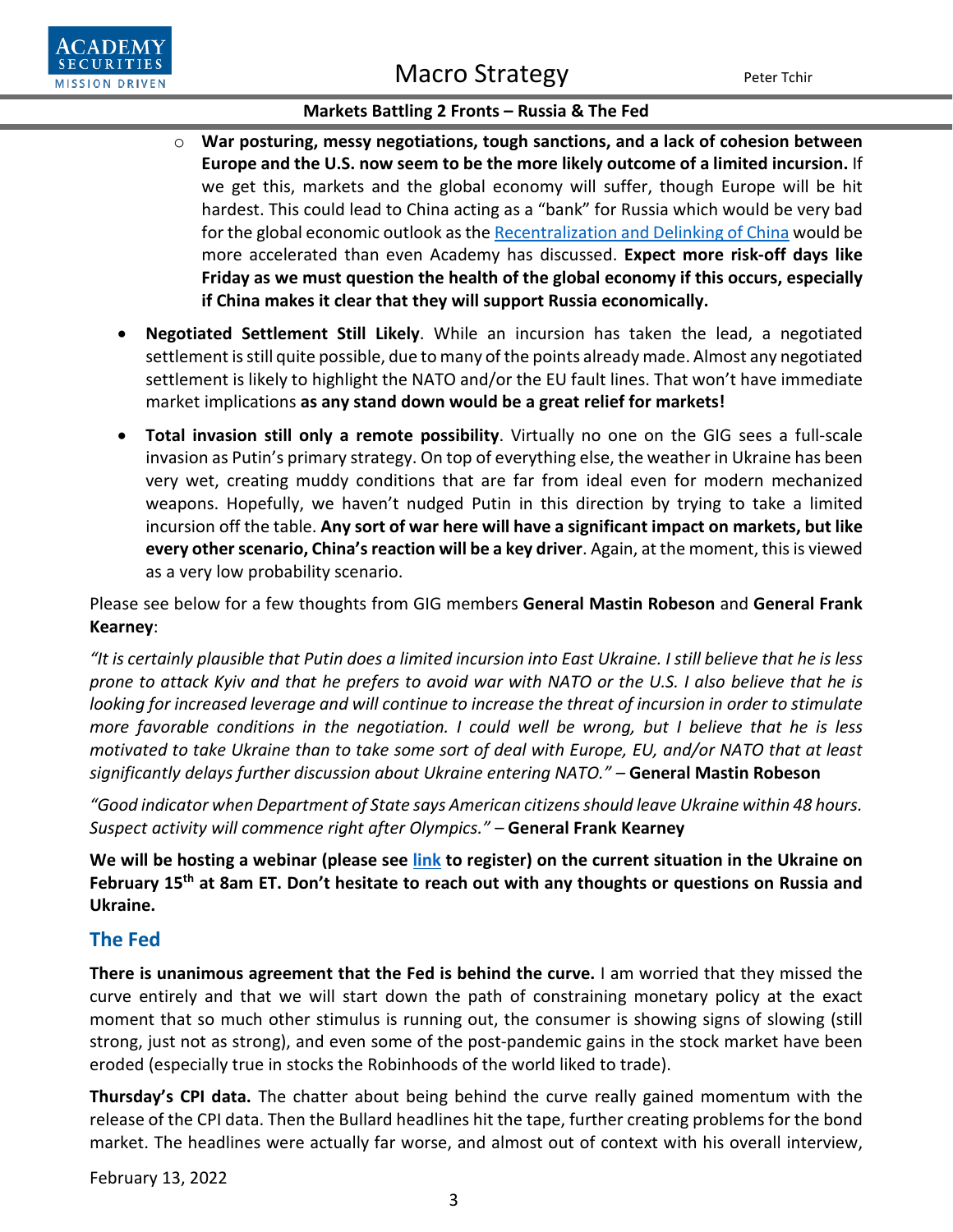

# Macro Strategy Peter Tchir

### **Markets Battling 2 Fronts – Russia & The Fed**

but in this day and age of headline "reading" algos, much of the damage was done. On Friday morning, some semblance of calm returned as a Wall Street Journal reporter, often viewed as an outlet for the Fed, tried to put some context on the Fed. But there is one thing I cannot wrap my head around (it literally gives me a headache trying to reconcile this):

**1. The CPI data was well-telegraphed, and the risk was quite clear at the January FOMC meeting.**  According to Bloomberg, the YOY CPI had a median estimate of 7.3% with an average estimate of 7.25%. **The low estimate was 7.0%.** Not one of the almost 50 contributors thought CPI was going to be less than 7%! **So, yes, 7.5% was a miss, but certainly not a miss of epic proportions!** If people were looking for 4%, then 7.5% is bad, but in the context, it seemed more or less in line. **I cannot see why the FOMC, which met on January 25th and 26th, would be horribly surprised by this number!** What data did they have to cause them to look for something much lower? Yes, I understand some of the "internals" were also bad, but even then, it just doesn't seem shocking. **Remember too that this FOMC decided to shrink their bond purchases at the already well-telegraphed rate just 2 weeks ago, when presumably they were aware that this print could be high.** The market, and I, were reasonably prepared for them to cut bond purchases entirely, but they chose not to! As already mentioned, the market was thinking that the Fed would cut their buybacks prematurely, but on Friday, they stuck to the plan they had proscribed just two weeks ago. Powell endured a long and less than friendly press conference at that meeting, where inflation and the Fed's response to it was subject to intense scrutiny.

Please see last week's [The Fed, Inflation, Rates & Credit Markets](https://www.academysecurities.com/wordpress/wp-content/uploads/2022/02/The-Fed-Inflation-Rates-Credit-Markets.pdf) for some plausible reasons to expect a slowdown in the inflation numbers in the coming weeks and months.

**The March meeting will certainly have a hike. Whether it will be 25 or 50 remains to be seen, but 50 is a real possibility.** 

Maybe the **balance sheet reduction** will be at a very accelerated pace and on an accelerated timeline (which I agree with), but the fact that the Fed is still proceeding to buy bonds might be an indication that they are talking more tough than they intend to act.

The biggest disagreement seems to be whether we get hike, after hike, after hike, or after some initial tightening, they will see how the economy plays out (I'm in the latter camp, and even Bullard's full text seems to be in agreement with that).



### **5-Year Forward Rates and Inflation Expectations**

February 13, 2022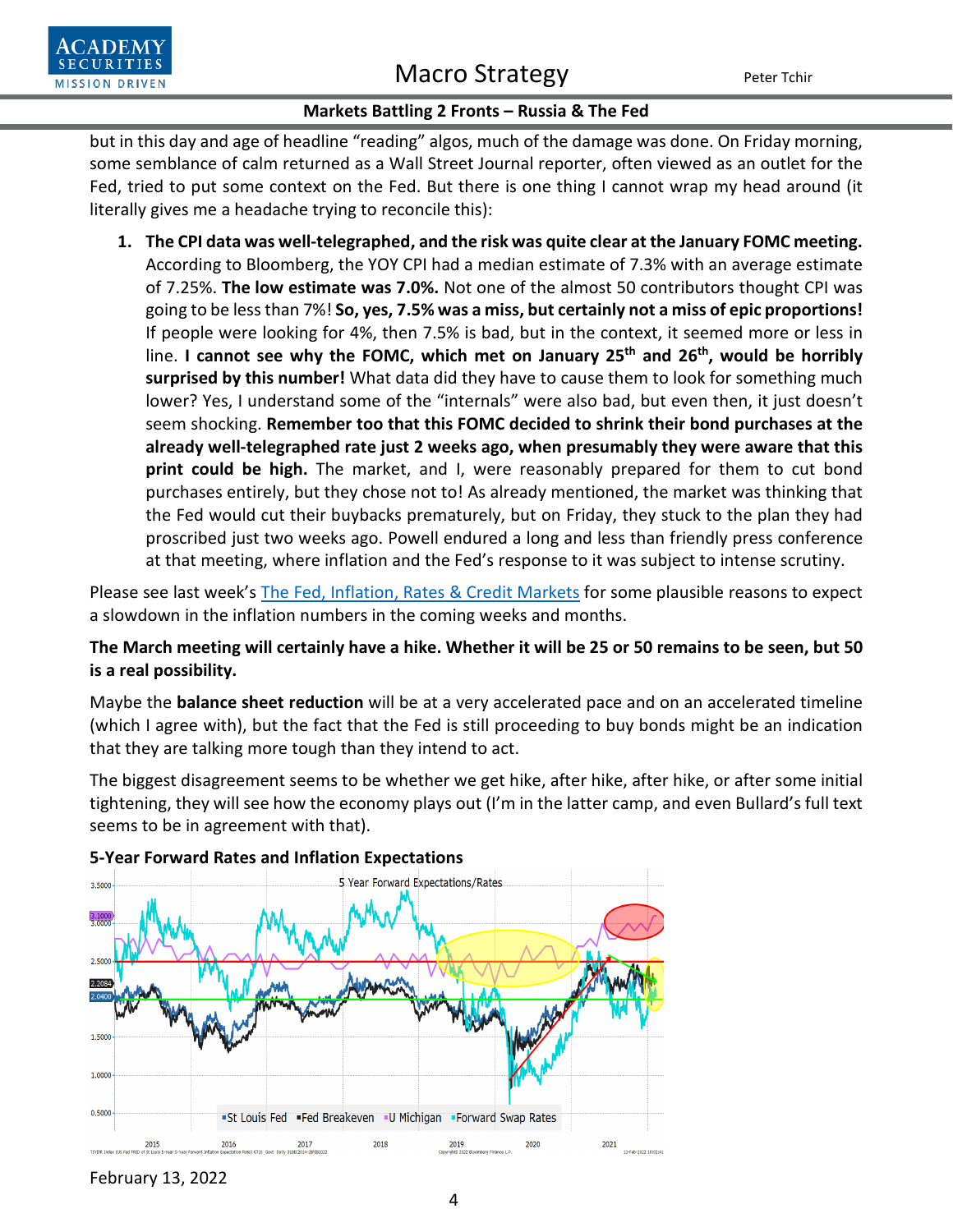

# Macro Strategy Peter Tchir

### **Markets Battling 2 Fronts – Russia & The Fed**

The Michigan survey points to higher inflation expectations, but I have no idea how reliable this is. The market measures are more under control and sitting in the 2.25% area. As the Fed tries to navigate this tightening from somewhere behind where most people think they should have started, they will watch expectations closely.

Russia dominated markets late Friday and will continue to influence markets, **but I think that the bond market fears linked to the Fed are extremely overdone** and will revert to the market pricing in a less aggressive Fed than where we were on Friday morning.

Now to prep for the Super Bowl by watching some great Buffalo Bills victories  $\circled{c}$ .